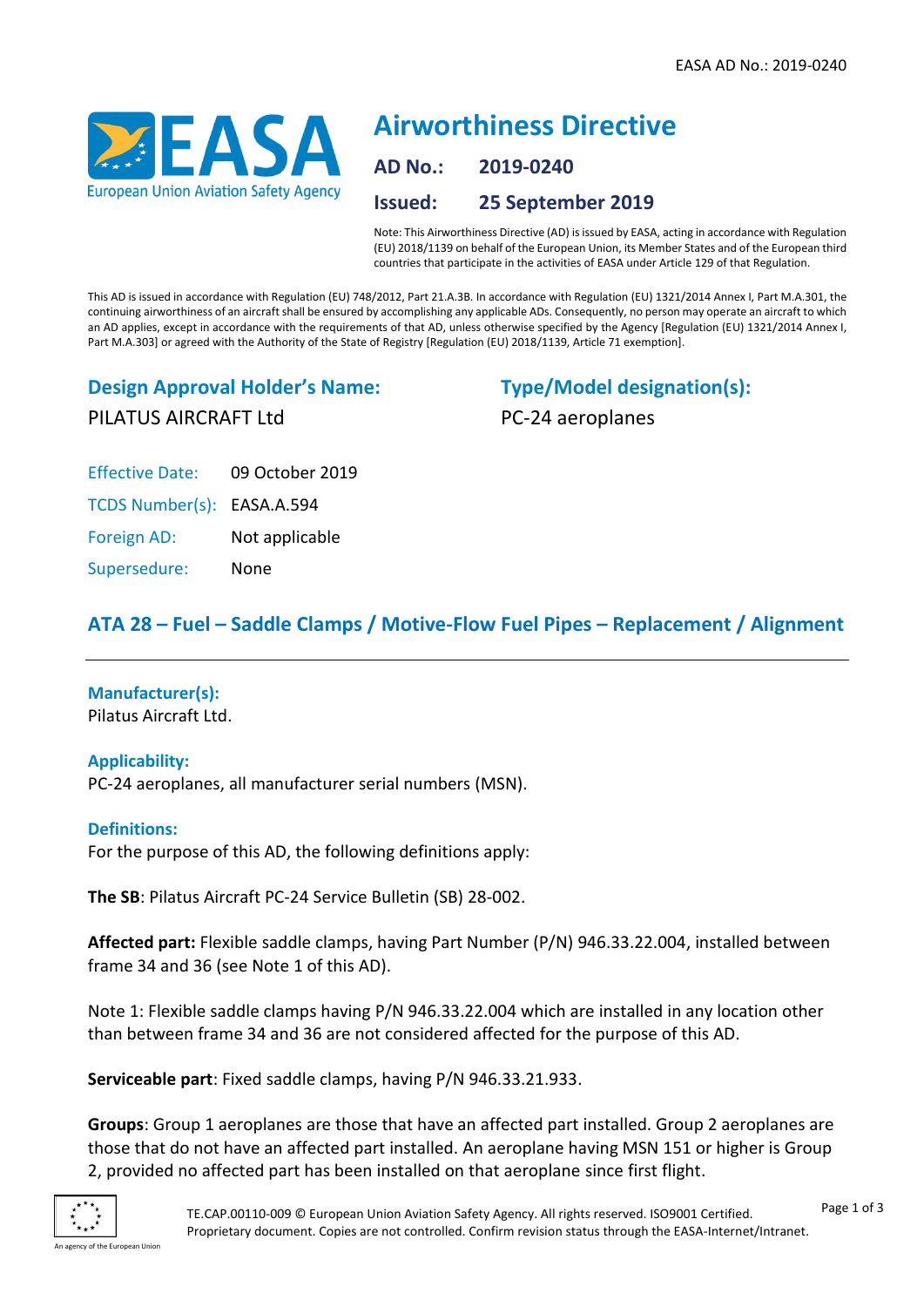#### **Reason:**

An occurrence was reported where, during maintenance, when system pressure was applied to a motive-flow fuel pipe, the aft fuel pipe was found to move to the end stop within the coupling. When system pressure was released, the aft fuel pipe returned to its point of origin. This movement can cause damage to the O-rings.

This condition, if not corrected, could lead to a fuel leak and consequently a fuel contamination of the rear fuselage, which, in combination with an ignition source in this area, could possibly result in a fuel fire or fuel vapour explosion and consequent loss of the aeroplane.

To address this potential unsafe condition, Pilatus issued the SB to provide modification instructions.

For the reason described above, this AD requires replacement of affected parts with serviceable parts, as defined in this AD, and prohibits (re-)installation of affected parts.

#### **Required Action(s) and Compliance Time(s):**

Required as indicated, unless accomplished previously:

#### **Modification**:

- (1) For Group 1 aeroplanes: Within 3 months after the effective date of this AD, replace each affected part with a serviceable part in accordance with the instructions of section 3.B of the SB.
- (2) Before next flight after the modification as required by paragraph (1) of this AD, check the lefthand (LH) and right-hand (RH) motive-flow fuel pipes for correct alignment and, depending on findings, align the LH and RH motive-flow fuel pipes in accordance with the instructions of section 3.B of the SB

#### **Parts Installation:**

- (3) Do not install an affected part on any aeroplane, as required by paragraph (3.1) or (3.2) of this AD, as applicable.
	- (3.1) For Group 1 aeroplanes: After replacement of each affected part on an aeroplane as required by paragraph (1) of this AD.
	- (3.2) For Group 2 aeroplane: From the effective date of this AD.

#### **Ref. Publications:**

Pilatus Aircraft PC-24 SB 28-002 original issue dated 03 May 2019.

The use of later approved revisions of the above-mentioned document is acceptable for compliance with the requirements of this AD.

#### **Remarks:**

1. If requested and appropriately substantiated, EASA can approve Alternative Methods of Compliance for this AD.